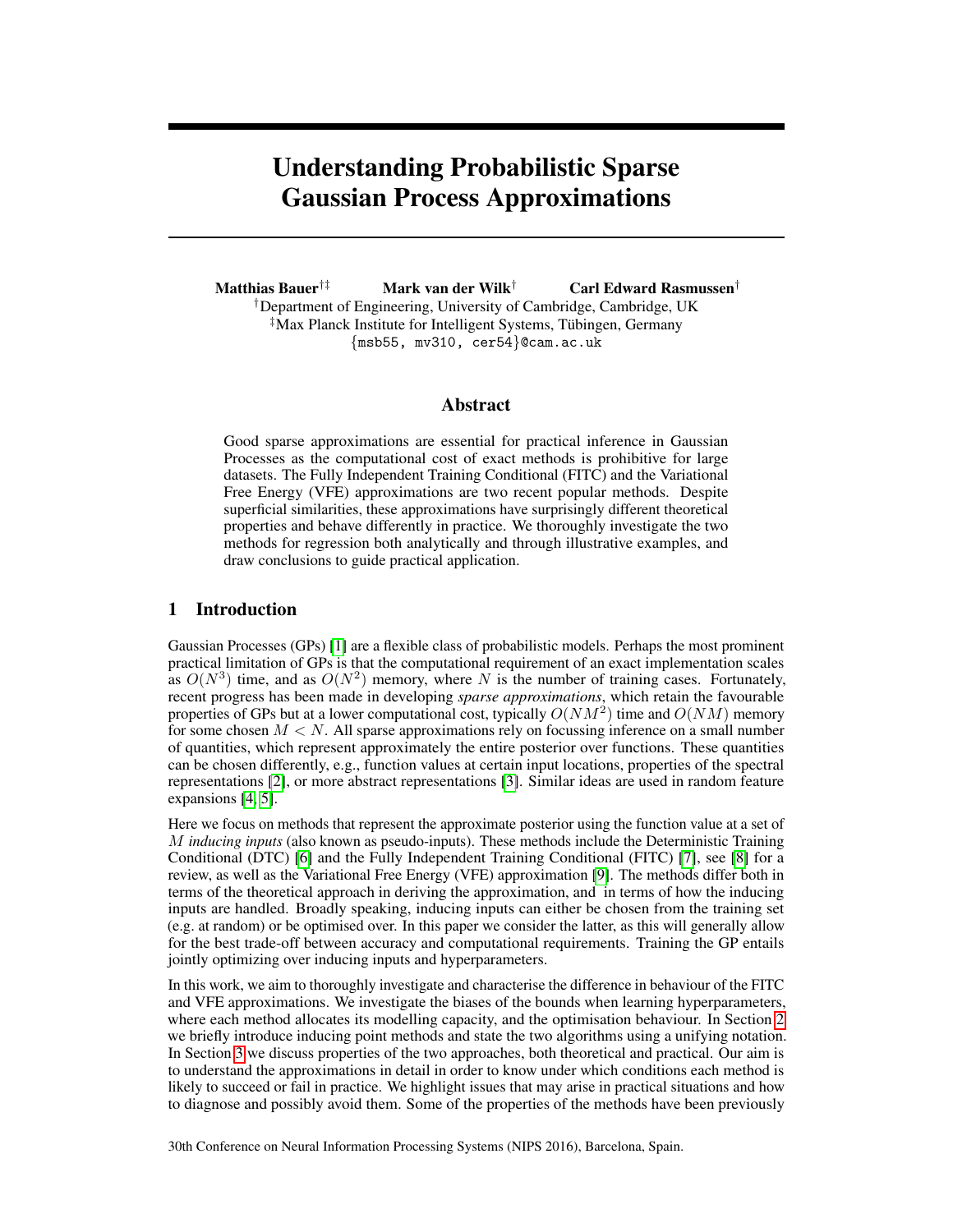reported in the literature; our aim here is a more complete and comparative approach. We draw conclusions in Section 4.

## 2 Sparse Gaussian Processes

A Gaussian Process is a flexible distribution over functions, with many useful analytical properties. It is fully determined by its mean  $m(\mathbf{x})$  and covariance  $k(\mathbf{x}, \mathbf{x}')$  functions. We assume the mean to be zero, without loss of generality. The covariance function determines properties of the functions, like smoothness, amplitude, etc. A finite collection of function values at inputs  $\{x_i\}$  follows a Gaussian distribution  $\mathcal{N}(\mathbf{f}; 0, K_{\mathbf{f} \mathbf{f}})$ , where  $[K_{\mathbf{f} \mathbf{f}}]_{ij} = k(\mathbf{x}_i, \mathbf{x}_j)$ .

Here we revisit the GP model for regression [1]. We model the function of interest  $f(\cdot)$  using a GP prior, and noisy observations at the input locations  $X = \{x_i\}_i$  are observed in the vector y.

$$
p(\mathbf{f}) = \mathcal{N}(\mathbf{f}; 0, K_{\mathbf{f}})
$$
 
$$
p(\mathbf{y}|\mathbf{f}) = \prod_{n=1}^{N} \mathcal{N}(y_n; f_n, \sigma_n^2)
$$
 (1)

Throughout, we employ a squared exponential covariance function  $k(x, x') = s_f^2 \exp(-\frac{1}{2}|x \frac{x}{2}\ell^2$ , but our results only rely on the decay of covariances with distance. The hyperparameter  $\theta$ contains the signal variance  $s_f^2$ , the lengthscale  $\ell$  and the noise variance  $\sigma_n^2$ , and is suppressed in the notation.

To make predictions, we follow the common approach of first determining  $\theta$  by optimising the marginal likelihood and then marginalising over the posterior of f:

$$
\theta^* = \underset{\theta}{\operatorname{argmax}} p(\mathbf{y}|\theta) \qquad p(y^*|\mathbf{y}) = \frac{p(y^*, \mathbf{y})}{p(\mathbf{y})} = \int p(y^*|f^*)p(f^*|\mathbf{f})p(\mathbf{f}|\mathbf{y})\mathrm{d}\mathbf{f}\mathrm{d}f^* \qquad (2)
$$

While the marginal likelihood, the posterior and the predictive distribution all have closed-form Gaussian expressions, the cost of evaluating them scales as  $\mathcal{O}(N^3)$  due to the inversion of  $K_{\bf ff} + \sigma_n^2 I$ , which is impractical for many datasets.

Over the years, the two inducing point methods that have remained most influential are FITC [7] and VFE [9]. Unlike previously proposed methods (see [6, 10, 8]), both FITC and VFE provide an approximation to the marginal likelihood which allows both the hyperparameters and inducing inputs to be learned from the data through gradient based optimisation. Both methods rely on the low rank matrix  $Q_{\bf f f} = K_{\bf f u} K_{\bf u u}^{-1} K_{\bf u f}$  instead of the full rank  $K_{\bf f f}$  to reduce the size of any matrix inversion to M. Note that for most covariance functions, the eigenvalues of  $K_{uu}$  are not bounded away from zero. Any practical implementation will have to address this to avoid numerical instability. We follow the common practice of adding a tiny diagonal *jitter* term  $\varepsilon I$  to  $K_{uu}$  before inverting.

## 2.1 Fully Independent Training Conditional (FITC)

Over the years, FITC has been formulated in several different ways. A form of FITC first appeared in an online learning setting by Csato and Opper [11], derived from the viewpoint of approximating the full GP posterior. Snelson and Ghahramani [7] introduced FITC as approximate inference in a model with a modified likelihood and proposed using its marginal likelihood to train the hyperparameters and inducing inputs jointly. An alternate interpretation where the prior is modified, but exact inference is performed, was presented in [8], unifying it with other techniques. The latest interesting development came with the connection that FITC can be obtained by approximating the GP posterior using Expectation Propagation (EP) [12, 13, 14].

Using the interpretation of modifying the prior to

$$
p(\mathbf{f}) = \mathcal{N}\left(\mathbf{f}; 0, Q_{\mathbf{f}\mathbf{f}} + \text{diag}[K_{\mathbf{f}\mathbf{f}} - Q_{\mathbf{f}\mathbf{f}}]\right)
$$
(3)

we obtain the objective function in Eq. (5). We would like to stress, however, that this modification gives *exactly* the same procedure as approximating the full GP posterior with EP. Regardless of the fact that that FITC *can* be seen as a completely different model, we aim to characterise it as an approximation to the full GP.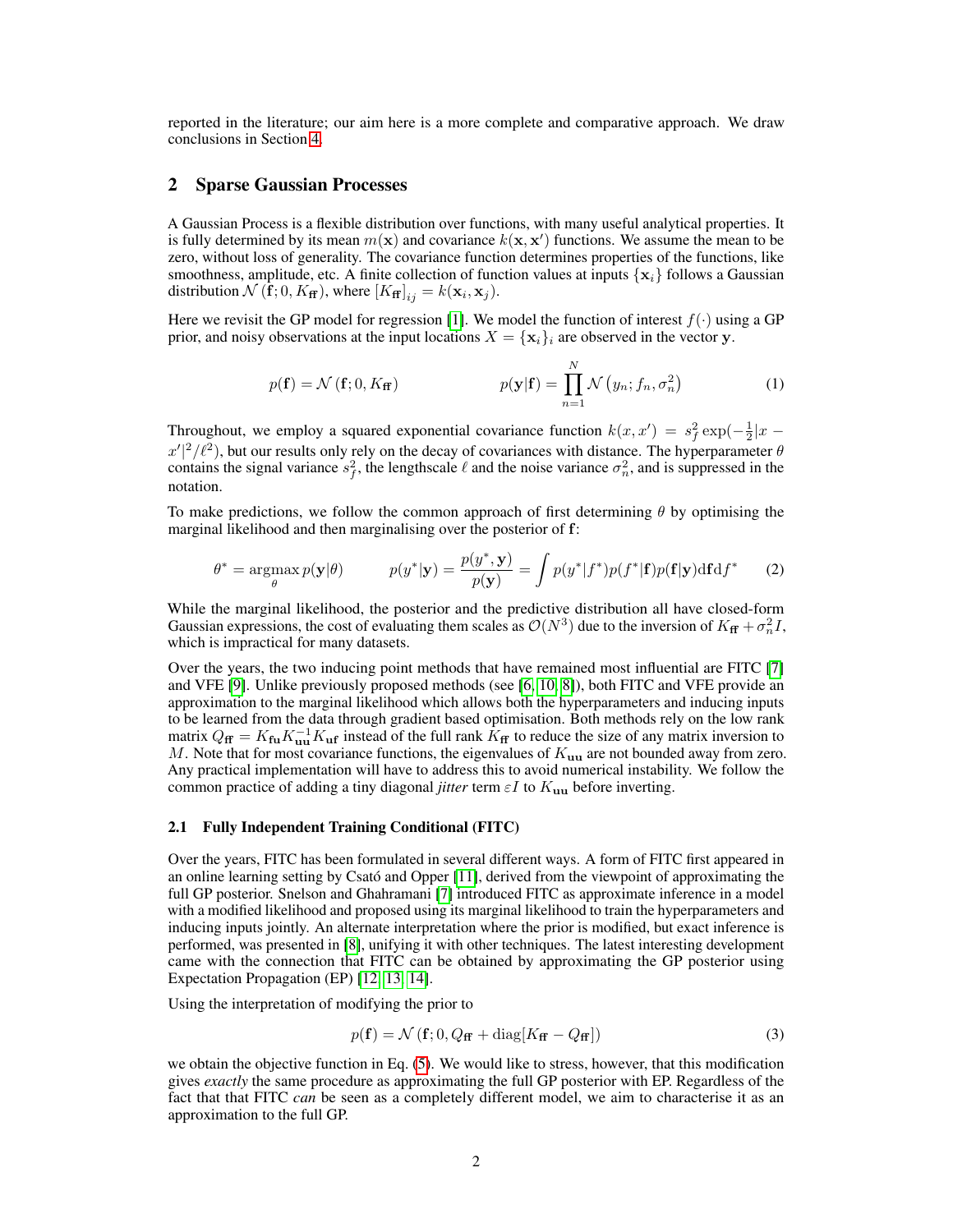#### 2.2 Variational Free Energy (VFE)

Variational inference can also be used to approximate the true posterior. We follow the derivation by Titsias [9] and bound the marginal likelihood, by instantiating extra function values on the latent Gaussian process u at locations  $Z$ ,<sup>1</sup> followed by lower bounding the marginal likelihood. To ensure efficient calculation,  $q(\mathbf{u}, \mathbf{f})$  is chosen to factorise as  $q(\mathbf{u})p(\mathbf{f}|\mathbf{u})$ . This removes terms with  $K_{\mathbf{ff}}^{-1}$ :

$$
\log p(\mathbf{y}) \ge \int q(\mathbf{u}, \mathbf{f}) \log \frac{p(\mathbf{y}|\mathbf{f})p(\mathbf{f}|\mathbf{u})p(\mathbf{u})}{p(\mathbf{f}|\mathbf{u})q(\mathbf{u})} d\mathbf{u} d\mathbf{f}
$$
(4)

The optimal  $q(\mathbf{u})$  can be found by variational calculus resulting in the lower bound in Eq. (5).

## 2.3 Common notation

The objective functions for both VFE and FITC look very similar. In the following discussion we will refer to a common notation of their negative log marginal likelihood (NLML)  $\mathcal{F}$ , which will be minimised to train the methods:

$$
\mathcal{F} = \frac{N}{2}\log(2\pi) + \underbrace{\frac{1}{2}\log|Q_{\mathbf{f}\mathbf{f}} + G|}_{\text{complexity penalty}} + \underbrace{\frac{1}{2}\mathbf{y}^{\mathsf{T}}(Q_{\mathbf{f}\mathbf{f}} + G)^{-1}\mathbf{y}}_{\text{data fit}} + \underbrace{\frac{1}{2\sigma_n^2}\operatorname{tr}(T)}_{\text{trace term}},
$$
(5)

where 
$$
G_{\text{FITC}} = \text{diag}[K_{\mathbf{f}\mathbf{f}} - Q_{\mathbf{f}\mathbf{f}}] + \sigma_n^2 I
$$
  $G_{\text{VFE}} = \sigma_n^2 I$  (6)

$$
T_{\text{FITC}} = 0 \qquad T_{\text{VFE}} = K_{\mathbf{ff}} - Q_{\mathbf{ff}}. \tag{7}
$$

The common objective function has three terms, of which the data fit and complexity penalty have direct analogues to the full GP. The **data fit** term penalises the data lying outside the covariance ellipse  $Q_{\bf f\bf f} + G$ . The **complexity penalty** is the integral of the data fit term over all possible observations y. It characterises the *volume* of possible datasets that are compatible with the data fit term. This can be seen as the mechanism of *Occam's razor* [16], by penalising the methods for being able to predict too many datasets. The trace term in VFE ensures that the objective function is a true lower bound to the marginal likelihood of the full GP. Without this term, VFE is identical to the earlier DTC approximation [6] which can grossly over-estimate the marginal likelihood. The trace term penalises the sum of the conditional variances at the training inputs, conditioned on the inducing inputs [17]. Intuitively, it ensures that VFE not only models this specific dataset y well, but also approximates the covariance structure of the full GP  $K_{\bf ff}$ .

## 3 Comparative behaviour

As our main test case we use the one dimensional dataset<sup>2</sup> considered in [7, 9] with 200 input-output pairs. Of course, sparse methods are not necessary for this toy problem, but all of the issues we raise are illustrated nicely in this one dimensional task which can easily be plotted. In Sections 3.1 to 3.3 we illustrate issues relating to the *objecctive functions*. These properties are independent of how the method is optimised. However, whether they are encountered in practice can depend on optimiser dynamics, which we discuss in Sections 3.4 and 3.5.

#### 3.1 FITC can severely underestimate the noise variance, VFE overestimates it

In the full GP with Gaussian likelihood we assume a homoscedastic (input *in*dependent) noise model with noise variance parameter  $\sigma_n^2$ . It fully characterises the uncertainty left after completely learning the latent function. In this section we show how FITC can also use the diagonal term  $\text{diag}(K_{\text{ff}} - Q_{\text{ff}})$ in  $G_{\text{FITC}}$  as heteroscedastic (input dependent) noise [7] to account for these differences, thus, invalidating the above interpretation of the noise variance parameter. In fact, the FITC objective function encourages underestimation of the noise variance, whereas the VFE bound encourages overestimation. The latter is in line with previously reported biases of variational methods [18].

Fig. 1 shows the configuration most preferred by the FITC objective for a subset of 100 data points of the Snelson dataset, found by an exhaustive manual search for a minimum over hyperparameters,

<sup>1</sup>Matthews et al. [15] show that this procedure approximates the posterior over the entire process f correctly. <sup>2</sup>Obtained from <http://www.gatsby.ucl.ac.uk/~snelson/>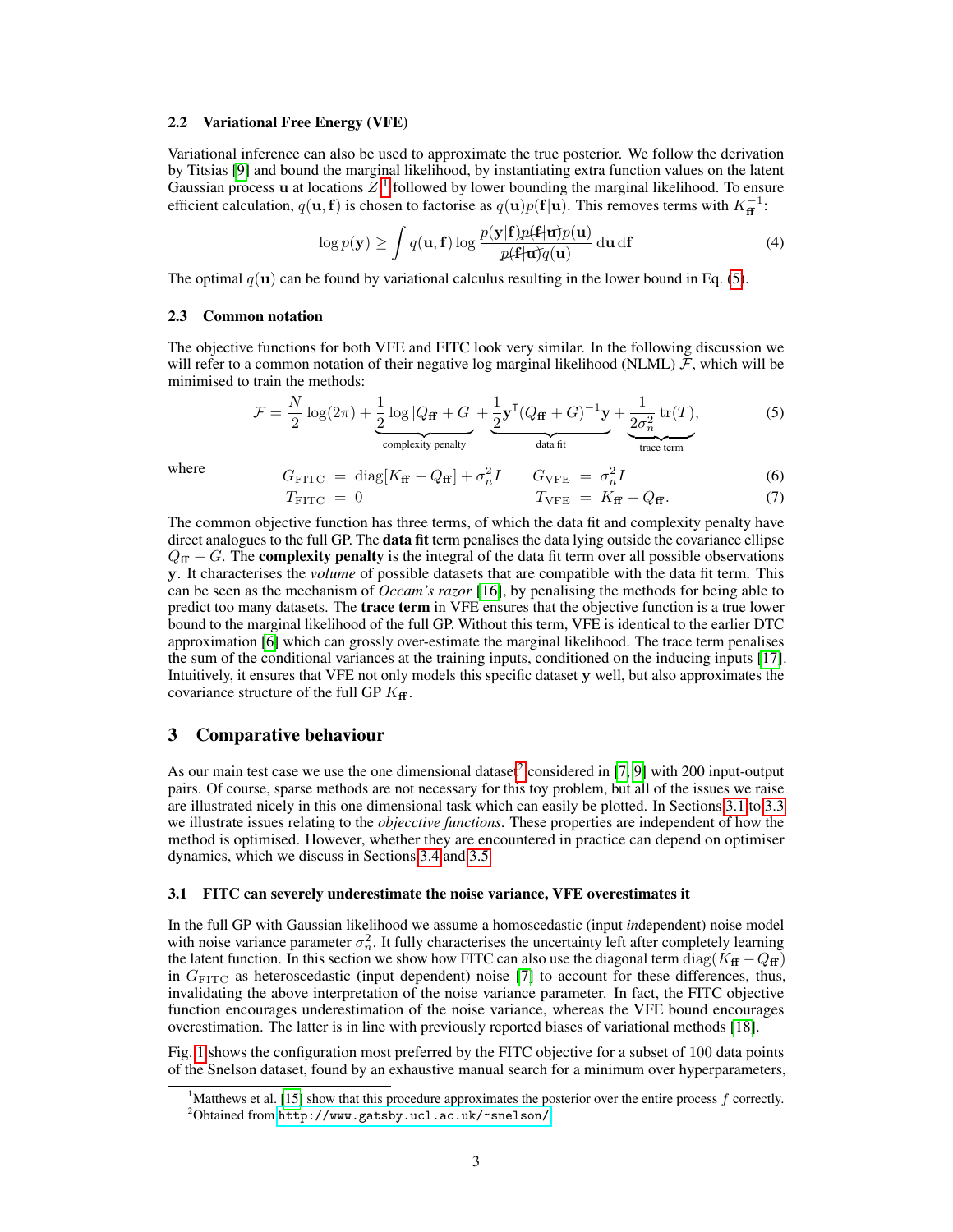inducing inputs *and* number of inducing points. The noise variance is shrunk to practically zero, despite the mean prediction not going through every data point. Note how the mean still behaves well and how the training data lie well within the predictive variance. Only when considering predictive probabilities will this behaviour cause diminished performance. VFE, on the other hand, is able to approximate the posterior predictive distribution almost exactly.



Figure 1: Behaviour of FITC and VFE on a subset of 100 data points of the Snelson dataset for 8 inducing inputs (red crosses indicate inducing inputs; red lines indicate mean and  $2\sigma$ ) compared to the prediction of the full GP in grey. Optimised values for the full GP: nlml = 34.15,  $\sigma_n = 0.274$ 

For both approximations, the complexity penalty decreases with decreased noise variance, by reducing the volume of datasets that can be explained. For a full GP and VFE this is accompanied by a data fit penalty for data points lying far away from the predictive mean. FITC, on the other hand, has an additional mechanism to avoid this penalty: its diagonal correction term diag( $K_{\bf f} - Q_{\bf f}$ ). This term can be seen as an input dependent or heteroscedastic noise term (discussed as a modelling advantage by Snelson and Ghahramani [7]), which is zero exactly at an inducing input, and which grows to the prior variance away from an inducing input. By placing the inducing inputs near training data that happen to lie near the mean, the heteroscedastic noise term is locally shrunk, resulting in a reduced complexity penalty. Data points both far from the mean and far from inducing inputs do not incur a data fit penalty, as the heteroscedastic noise term has increased around these points. This mechanism removes the need for the homoscedastic noise to explain deviations from the mean, such that  $\sigma_n^2$  can be turned down to reduce the complexity penalty further.

This explains the extreme pinching (severely reduced noise variance) observed in Fig. 1, also see, e.g., [9, Fig. 2]. In examples with more densely packed data, there may not be any places where a near-zero noise point can be placed without incurring a huge data-fit penalty. However, inducing inputs will be placed in places where the data happens to randomly cluster around the mean, which still results in a decreased noise estimate, albeit less extreme, see Figs. 2 and 3 where we use all 200 data points.

Remark 1 *FITC has an alternative mechanism to explain deviations from the learned function than* the likelihood noise and will underestimate  $\sigma_n^2$  as a consequence. In extreme cases,  $\sigma_n^2$  can incorrectly *be estimated to be almost zero.*

As a consequence of this additional mechanism,  $\sigma_n^2$  can no longer be interpreted in the same way as for VFE or the full GP.  $\sigma_n^2$  is often interpreted as the amount of uncertainty in the dataset which can not be explained. Based on this interpretation, a low  $\sigma_n^2$  is often used as an indication that the dataset is being fitted well. Active learning applications rely on a similar interpretation to differentiate between inherent noise, and uncertainty in the latent GP which can be reduced. FITC's different interpretation of  $\sigma_n^2$  will cause efforts like these to fail.

VFE, on the other hand, is biased towards over-estimating the noise variance, because of both the data fit and the trace term.  $Q_{\bf f} + \sigma_n^2 I$  has  $N - M$  eigenvectors with an eigenvalue of  $\sigma_n^2$ , since the rank of  $Q_{\bf f\bf f}$  is M. Any component of y in these directions will result in a larger data fit penalty than for  $K_{\bf f\bf f}$ , which can only be reduced by increasing  $\sigma_n^2$ . The trace term can also be reduced by increasing  $\sigma_n^2$ .

Remark 2 *The VFE objective tends to over-estimate the noise variance compared to the full GP.*

## 3.2 VFE improves with additional inducing inputs, FITC may ignore them

Here we investigate the behaviour of each method when more inducing inputs are added. For both methods, adding an extra inducing input gives it an extra basis function to model the data with. We discuss how and why VFE always improves, while FITC may deteriorate.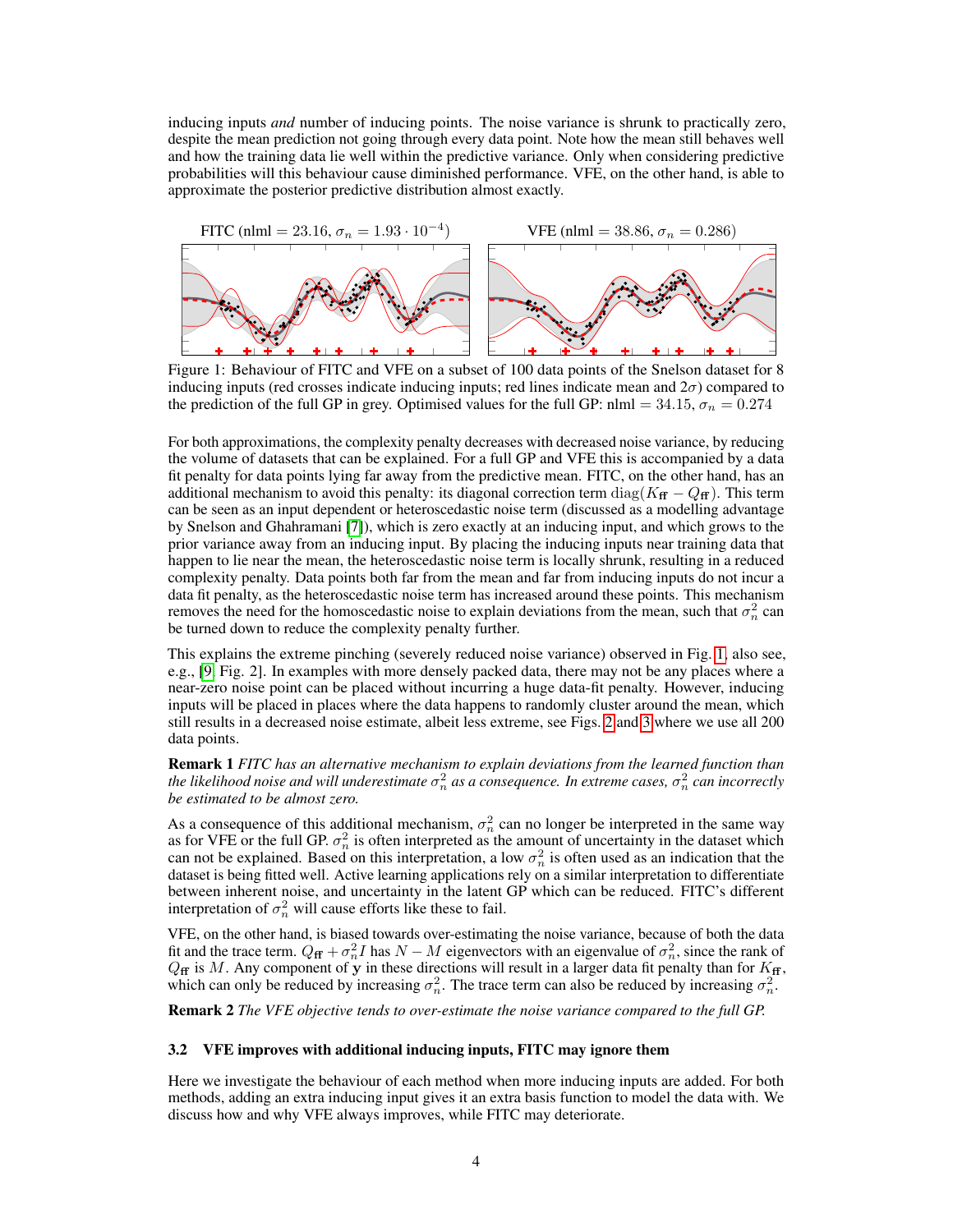

Figure 2: *Top:* Fits for FITC and VFE on 200 data points of the Snelson dataset for  $M = 7$  optimised inducing inputs (black). *Bottom:* Change in objective function from adding an inducing input anywhere along the x-axis (no further hyperparameter optimisation performed). The overall change is decomposed into the change in the individual terms (see legend). Two particular additional inducing inputs and their effect on the predictive distribution shown in red and blue.

Fig. 2 shows an example of how the objective function changes when an inducing input is added anywhere in the input domain. While the change in objective function looks reasonably smooth overall, there are pronounced spikes for both, FITC and VFE. These return the objective to the value without the additional inducing input and occur at the locations of existing inducing inputs. We discuss the general change first before explaining the spikes.

Mathematically, adding an inducing input corresponds to a rank 1 update of  $Q_{\bf f}$ , and can be shown to always improve VFE's bound<sup>3</sup>, see Supplement for a proof. VFE's complexity penalty increases due to an extra non-zero eigenvalue in  $Q_{\bf f}$ , but gains in data fit and trace.

Remark 3 *VFE's posterior and marginal likelihood approximation become more accurate (or remain unchanged) regardless of where a new inducing input is placed.*

For FITC, the objective can change either way. Regardless of the change in objective, the heteroscedastic noise is decreased at all points (see Supplement for proof). For a squared exponential kernel, the decrease is strongest around the newly placed inducing input. This decrease has two effects. One, it reduces the complexity penalty since the diagonal component of  $Q_f + G$  is reduced and replaced by a more strongly correlated  $Q_f$ . Two, it worsens the data fit term as the heteroscedastic term is required to fit the data when the homoscedastic noise is underestimated. Fig. 2 shows reduced error bars with several data points now outside of the 95% prediction bars. Also shown is a case where an additional inducing input improves the objective, where the extra correlations outweigh the reduced heteroscedastic noise.

Both VFE and FITC exhibit pathological behaviour (spikes) when inducing inputs are clumped, that is, when they are placed exactly on top of each other. In this case, the objective function has the same value as when all duplicate inducing inputs were removed, see Supplement for a proof. In other words, for all practical purposes, a model with duplicate inducing inputs reduces to a model with fewer, individually placed inducing inputs.

Theoretically, these pathologies only occur at single points, such that no gradients towards or away from them could exist and they would never be encountered. In practise, however, these peaks are widend by a finite *jitter* that is added to  $K<sub>uu</sub>$  to ensure it remains well conditioned enough to be invertible. This finite width provides the gradients that allow an optimiser to detect these configurations.

As VFE always improves with additional inducing inputs, these configurations must correspond to maxima of the optimisation surface and clumping of inducing inputs does not occur for VFE. For

<sup>&</sup>lt;sup>3</sup>Matthews [19] independently proved this result by considering the KL divergence between processes. Titsias [9] proved this result for the special case when the new inducing input is selected from the training data.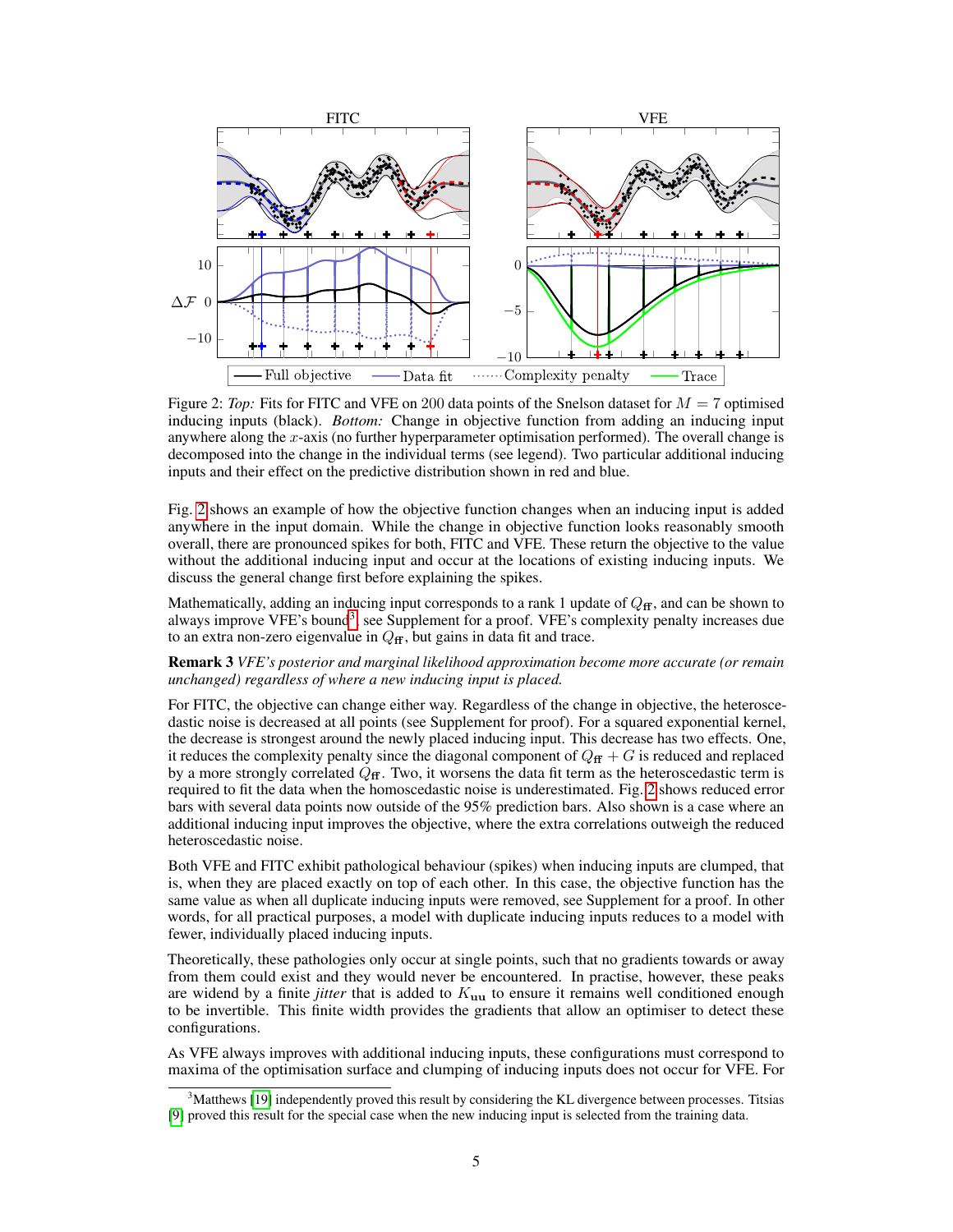FITC, configurations with clumped inducing inputs can and often do correspond to minima of the optimisation surface. By placing them on top of each other, FITC can avoid the penalty of adding an extra inducing input and can gain the bonus from the heteroscedastic noise. Clumping, thus, constitutes a mechanism that allows FITC to effectively remove inducing inputs at no cost.

We illustrate this behaviour in Fig. 3 for 15 randomly initialised inducing inputs. FITC places some of them exactly on top of each other, whereas VFE spreads them out and recovers the full GP well.



Figure 3: Fits for 15 inducing inputs for FITC and VFE (initial as black crosses, optimised red crosses). Even following joint optimisation of inducing inputs and hyperparameters, FITC avoids the penalty of added inducing inputs by clumping some of them on top of each other (shown as a single red cross). VFE spreads out the inducing inputs to get closer to the true full GP posterior.

Remark 4 *In FITC, having a good approximation*  $Q_f$  *to*  $K_f$  *needs to be traded off with the gains coming from the heteroscedastic noise. FITC does not always favour a more accurate approximation to the GP.*

Remark 5 *FITC avoids losing the gains of the heteroscedastic noise by placing inducing inputs on top of each other, effectively removing them.*

## 3.3 FITC does not recover the full GP posterior, VFE does

In the previous section we showed that FITC may not utilise additional resources to model the data. The clumping behaviour, thus, explains why the FITC objective may not recover the full GP, even when given enough resources.

Both VFE and FITC *can* recover the true posterior by placing an inducing input on every training input [9, 12]. For VFE, this is a *global* minimum, since the KL gap to the true marginal likelihood is zero. For FITC, however, this configuration is not stable and the objective can still be improved by clumping of inducing inputs, as Matthews [19] has shown empirically by aggressive optimisation. The derivative of the inducing inputs is zero for the initial configuration, but adding jitter subtly makes this behaviour more obvious by perturbing the gradients, similar to the widening of the peaks in Fig. 2. In Fig. 4 we reproduce the observations in [19, Sec 4.6.1 and Fig. 4.2] on a subset of 100 data points of the Snelson dataset: VFE remains at the minimum and, thus, recovers the full GP, whereas FITC improves its objective and clumps the inducing inputs considerably.



Figure 4: Results of optimising VFE and FITC after initialising at the solution that gives the correct posterior and marginal likelihood as in [19, Sec 4.6.1]: FITC moves to a significantly different solution with better objective value (Table, *left*) and clumped inducing inputs (Figure, *right*).

Remark 6 *FITC generally does not recover the full GP, even when it has enough resources.*

## 3.4 FITC relies on local optima

So far, we have observed some cases where FITC fails to produce results in line with the full GP, and characterised why. However, in practice, FITC has performed well, and pathological behaviour is not always observed. In this section we discuss the optimiser dynamics and show that they help FITC behave reasonably.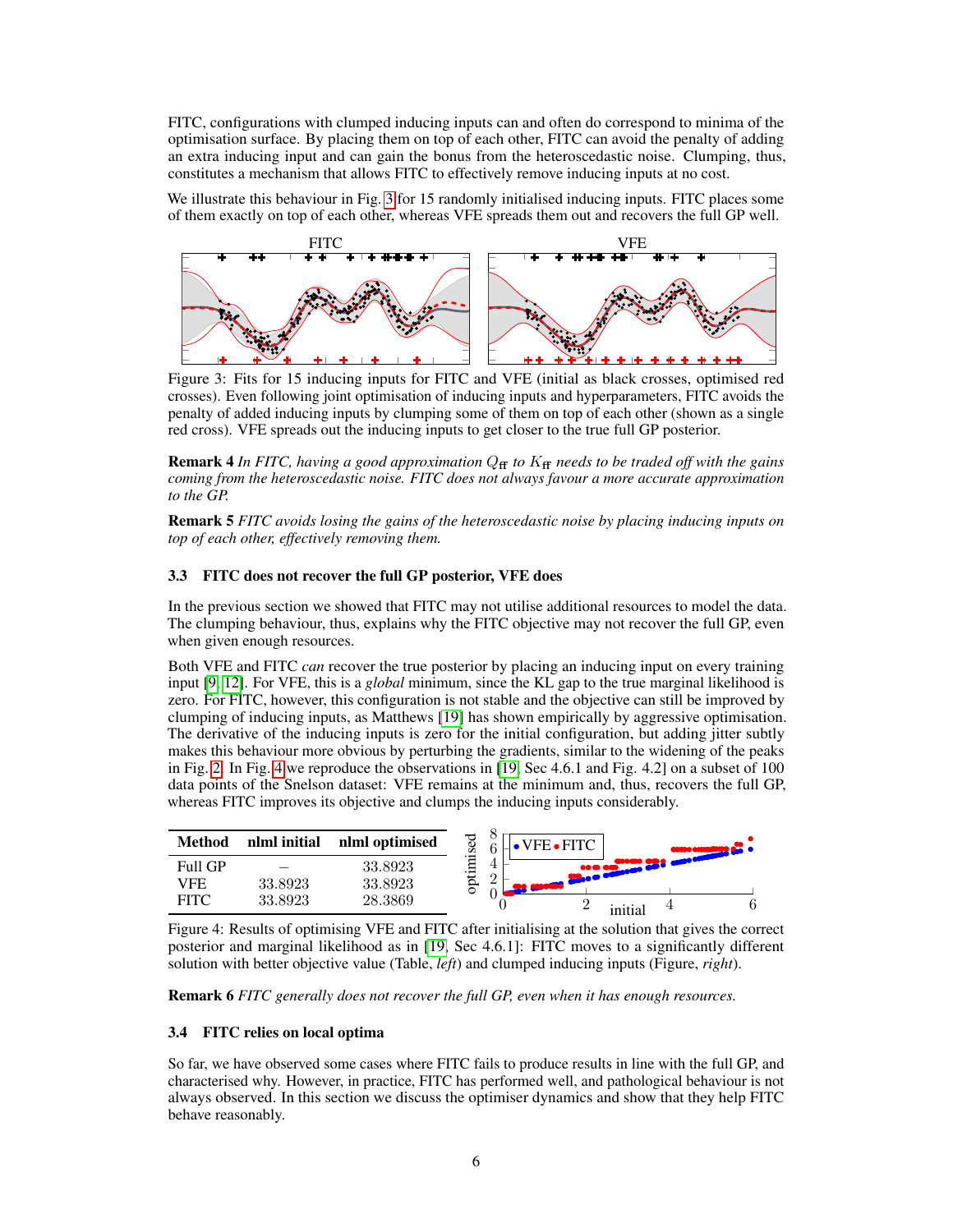To demonstrate this behaviour, we consider a 4d toy dataset: 1024 training and 1024 test samples drawn from a 4d Gaussian Process with isotropic squared exponential covariance function  $(l =$ 1.5,  $s_f = 1$ ) and true noise variance  $\sigma_n^2 = 0.01$ . The data inputs were drawn from a Gaussian centred around the origin, but similar results were obtained for uniformly sampled inputs. We fit both FITC and VFE to this dataset with the number of inducing inputs ranging from 16 to 1024, and compare a representative run to the full GP in Fig. 5.



Figure 5: Optimisation behaviour of VFE and FITC for varying number of inducing inputs compared to the full GP. We show the objective function (negative log marginal likelihood), the optimised noise  $\sigma_n$ , the negative log predictive probability and standardised mean squared error as defined in [1].

VFE monotonically approaches the values of the full GP but initially overestimates the noise variance, as discussed in Section 3.1. Conversely, we can identify three regimes for the objective function of FITC: 1) Monotonic improvement for few inducing inputs, 2) a region where FITC over-estimates the marginal likelihood, and 3) recovery towards the full GP for many inducing inputs. Predictive performance follows a similar trend, first improving, then declining while the bound is estimated to be too high, followed by a recovery. The recovery is counter to the usual intuition that over-fitting worsens when adding more parameters.

We explain the behaviour in these three regimes as follows: When the number of inducing inputs are severely limited (regime 1), FITC needs to place them such that  $K<sub>f</sub>$  is well approximated. This correlates most points to some degree, and ensures a reasonable data fit term. The marginal likelihood is under-estimated due to lack of a flexibility in  $Q_f$ . This behaviour is consistent with the intuition that limiting model capacity prevents overfitting.

As the number of inducing inputs increases (regime 2), the marginal likelihood is over-estimated and the noise drastically under-estimated. Additionally, performance in terms of log predictive probability deteriorates. This is the regime closest to FITC's behaviour in Fig. 1. There are enough inducing inputs such that they can be placed such that a bonus can be gained from the heteroscedastic noise, without gaining a complexity penalty from losing long scale correlations.

Finally, in regime 3, FITC starts to behave more like a regular GP in terms of marginal likelihood, predictive performance and noise variance parameter  $\sigma_n$ . FITC's ability to use heteroscedastic noise is reduced as the approximate covariance matrix  $Q_f$  is closer to the true covariance matrix  $K_f$  when many (initial) inducing input are spread over the input space.

In the previous section we showed that after adding a new inducing input, a better minimum obtained without the extra inducing input could be recovered by clumping. So it is clear that the minimum that was found with fewer active inducing inputs still exists in the optimisation surface of many inducing inputs; the optimiser just does not find it.

Remark 7 *When running FITC with many inducing inputs its resemblance to the full GP solution relies on local optima, rather than the objective function changing.*

#### 3.5 VFE is hindered by local optima

So far we have seen that the VFE objective function is a true lower bound on the marginal likelihood and does not share the same pathologies as FITC. Thus, when optimising, we really are interested in finding a global optimum. The VFE objective function is not completely trivial to optimise, and often tricks, such as initialising the inducing inputs with k-means and initially fixing the hyperparameters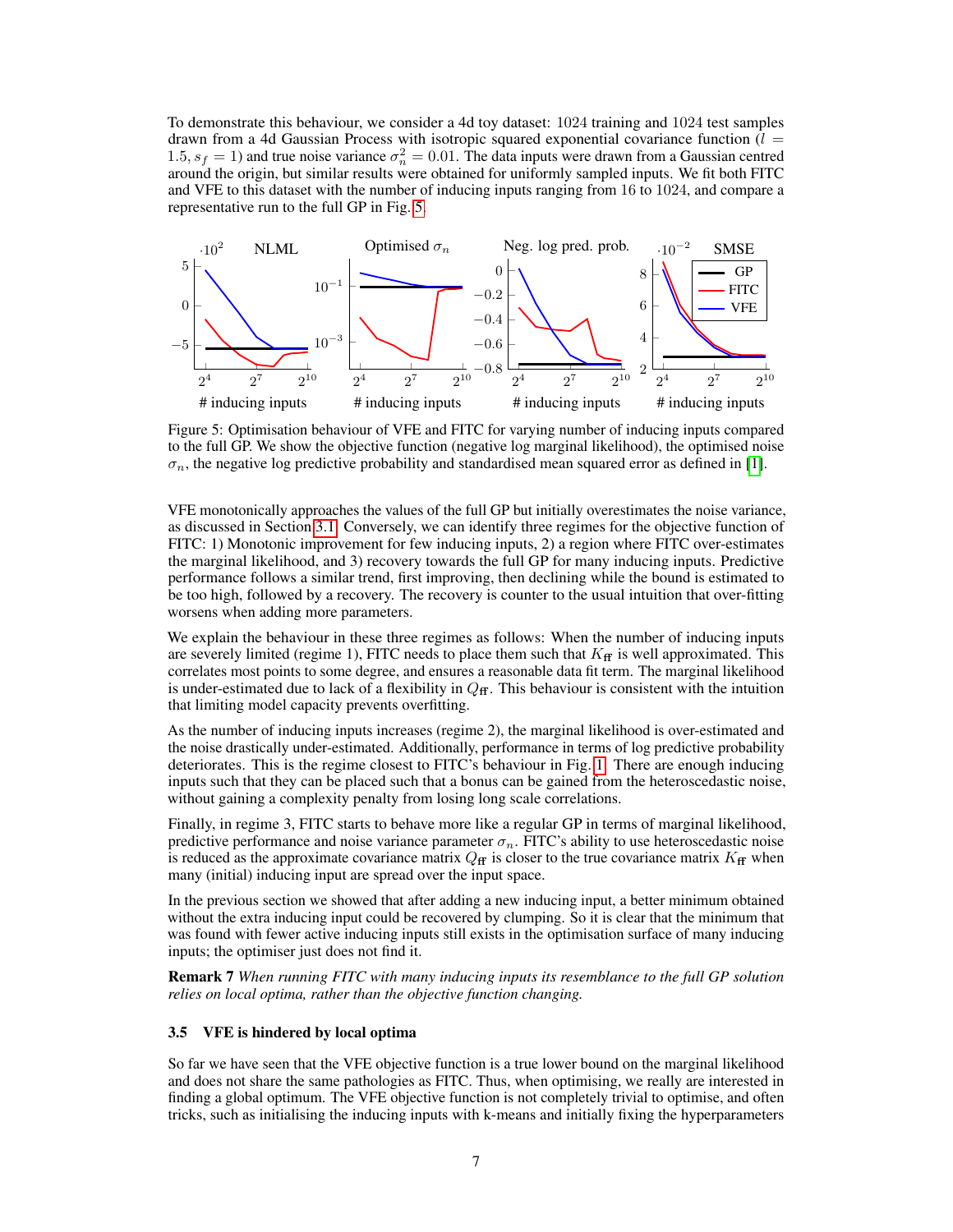[20, 21], are required to find a good optimum. Others have commented that VFE has the tendency to underfit [3]. Here we investigate the underfitting claim and relate it to optimisation behaviour.

As this behaviour is not observable in our 1D dataset, we illustrate it on the pumadyn32nm dataset<sup>4</sup> (32 dimensions, 7168 training, 1024 test), see Table 1 for the results of a representative run with random initial conditions and  $M = 40$  inducing inputs.

| <b>Method</b>          | NLML/N   | $\sigma_n$ | inv. lengthscales | <b>RMSE</b> |
|------------------------|----------|------------|-------------------|-------------|
| GP (SoD)               | $-0.099$ | 0.196      |                   | 0.209       |
| <b>FITC</b>            | $-0.145$ | 0.004      |                   | 0.212       |
| VFE.                   | 1.419    |            |                   | 0.979       |
| VFE (frozen)           | 0.151    | 0.278      |                   | 0.276       |
| <b>VFE</b> (init FITC) | $-0.096$ | 0.213      |                   | 0.212       |

Table 1: Results for pumadyn32nm dataset. We show negative log marginal likelihood (NLML) divided by number of training points, the optimised noise variance  $\sigma_n^2$ , the ten most dominant inverse lengthscales and the RMSE on test data. Methods are full GP on 2048 training samples, FITC, VFE, VFE with initially frozen hyperparameters, VFE initialised with the solution obtained by FITC.

Using a squared exponential ARD kernel with separate lengthscales for every dimension, a full GP on a subset of data identified four lengthscales as important to model the data while scaling the other 28 lengthscales to large values (in Table 1 we plot the inverse lengthscales).

FITC was consistently able to identify the same four lengthscales and performed similarly compared to the full GP but scaled down the noise variance  $\sigma_n^2$  to almost zero. The latter is consistent with our earlier observations of strong pinching in a regime with low-density data as is the case here due to the high dimensionality. VFE, on the other hand, was unable to identify these relevant lengthscales when jointly optimising the hyperparameters and inducing inputs, and only identified some of the them when initially freezing the hyperparameters. One might say that VFE "underfits" in this case. However, we can show that VFE still *recognises* a good solution: When we initialised VFE with the FITC solution it consistently obtained a good fit to the model with correctly identified lengthscales and a noise variance that was close to the full GP.

Remark 8 *VFE has a tendency to find under-fitting solutions. However, this is an optimisation issue. The bound correctly identifies good solutions.*

# 4 Conclusion

In this work, we have thoroughly investigated and characterised the differences between FITC and VFE, both in terms of their objective function and their behaviour observed during practical optimisation. We highlight several instances of undesirable behaviour in the FITC objective: overestimation of the marginal likelihood, sometimes severe under-estimation of the noise variance parameter, wasting of modelling resources and not recovering the true posterior. The common practice of using the noise variance parameter as a diagnostic for good model fitting is unreliable. In contrast, VFE is a true bound to the marginal likelihood of the full GP and behaves predictably: It correctly identifies good solutions, always improves with extra resources and recovers the true posterior when possible. In practice however, the pathologies of the FITC objective do not always show up, thanks to "good" local optima and (unintentional) early stopping. While VFE's objective recognises a good configuration, it is often more susceptible to local optima and harder to optimise than FITC.

Which of these pathologies show up in practise depends on the dataset in question. However, based on the superior properties of the VFE objective function, we recommend using VFE, while paying attention to optimisation difficulties. These can be mitigated by careful initialisation, random restarts, other optimisation tricks and comparison to the FITC solution to guide VFE optimisation.

## Acknowledgements

We would like to thank Alexander Matthews, Thang Bui, and Richard Turner for useful discussions.

 $^4$ obtained from <http://www.cs.toronto.edu/~delve/data/datasets.html>